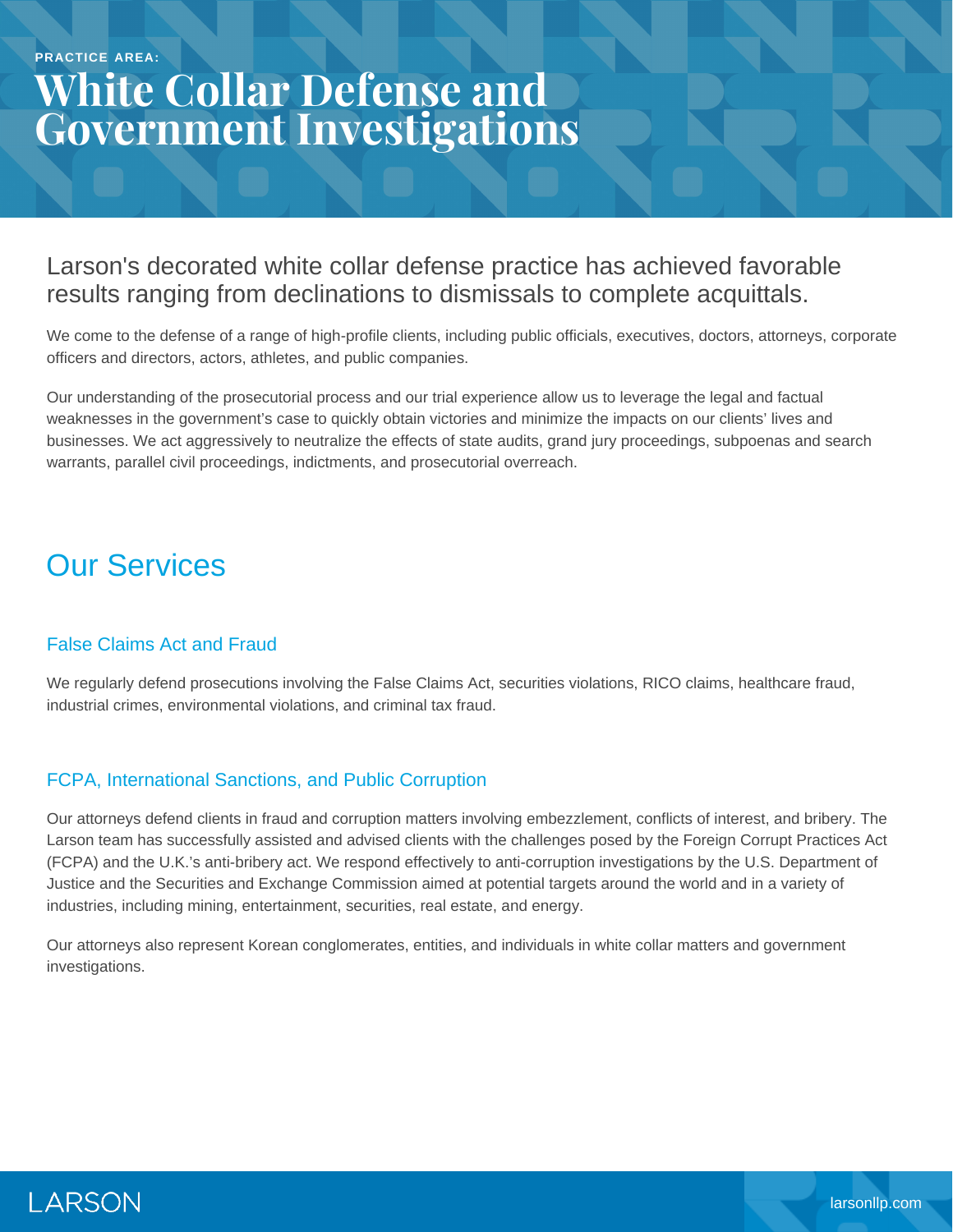## Our First Priority

When it comes to white collar defense, the best results are often obtained discreetly and before charges are filed. Our first priority is closing and resolving government inquiries and investigations before they escalate. Therefore, our biggest wins are often the ones that no one ever hears about. We help clients around the world avoid charges in an array of complex criminal and regulatory matters that were not indicted.

### Related Practice Areas

- [International Arbitration](https://www.larsonllp.com/practice-areas/complex-civil-litigation/international-arbitration/)
- [Internal Investigations and Compliance](https://www.larsonllp.com/practice-areas/internal-investigations-and-compliance/)

### Representative Matters

- [Won complete acquittals](https://www.larsonllp.com/three-defendants-found-not-guilty-in-colonies-corruption-case/) following a marathon 10-month jury trial, defeating the government's allegations that the defendants bribed county officials to obtain a \$102 million settlement in an eminent domain case. At the time of the indictment, then-Attorney General Jerry Brown dubbed the case [one of the most significant public corruption matters](https://www.larsonllp.com/case-studies/vindication-for-real-estate-developer-after-decades-long-corruption-scandal/) in California's history.
- After five days of trial in federal court, secured dismissal of all nine counts alleged against a retired senior Drug Enforcement Administration agent accused of conspiring to commit fraud and make false statements to federal officers.
- Obtained complete acquittal at general court-martial trial of a military officer charged with multiple felony violations of the Uniform Code of Military Justice.
- Secured dismissal of all criminal charges and a civil compromise for an industry-leading industrial materials manufacturer following an industrial homicide investigation.
- Succeeded in having no charges filed against a doctor following a months-long investigation of alleged \$30 million in False Claims Act violations.
- Represented a company in a criminal investigation and prosecution for insurance fraud and negotiated a settlement of the matter as a civil compromise, which resulted in the dismissal of all criminal charges.

### White Collar Defense and Government Investigations Team



**Kimberly Barreto ASSOCIATE** [kbarreto@larsonllp.com](mailto:kbarreto@larsonllp.com)



**Jerry Behnke** PARTNER [jbehnke@larsonllp.com](mailto:jbehnke@larsonllp.com)



**Andrew Bedigian** ASSOCIATE [abedigian@larsonllp.com](mailto:abedigian@larsonllp.com)



**Koren Bell** PARTNER [kbell@larsonllp.com](mailto:kbell@larsonllp.com)

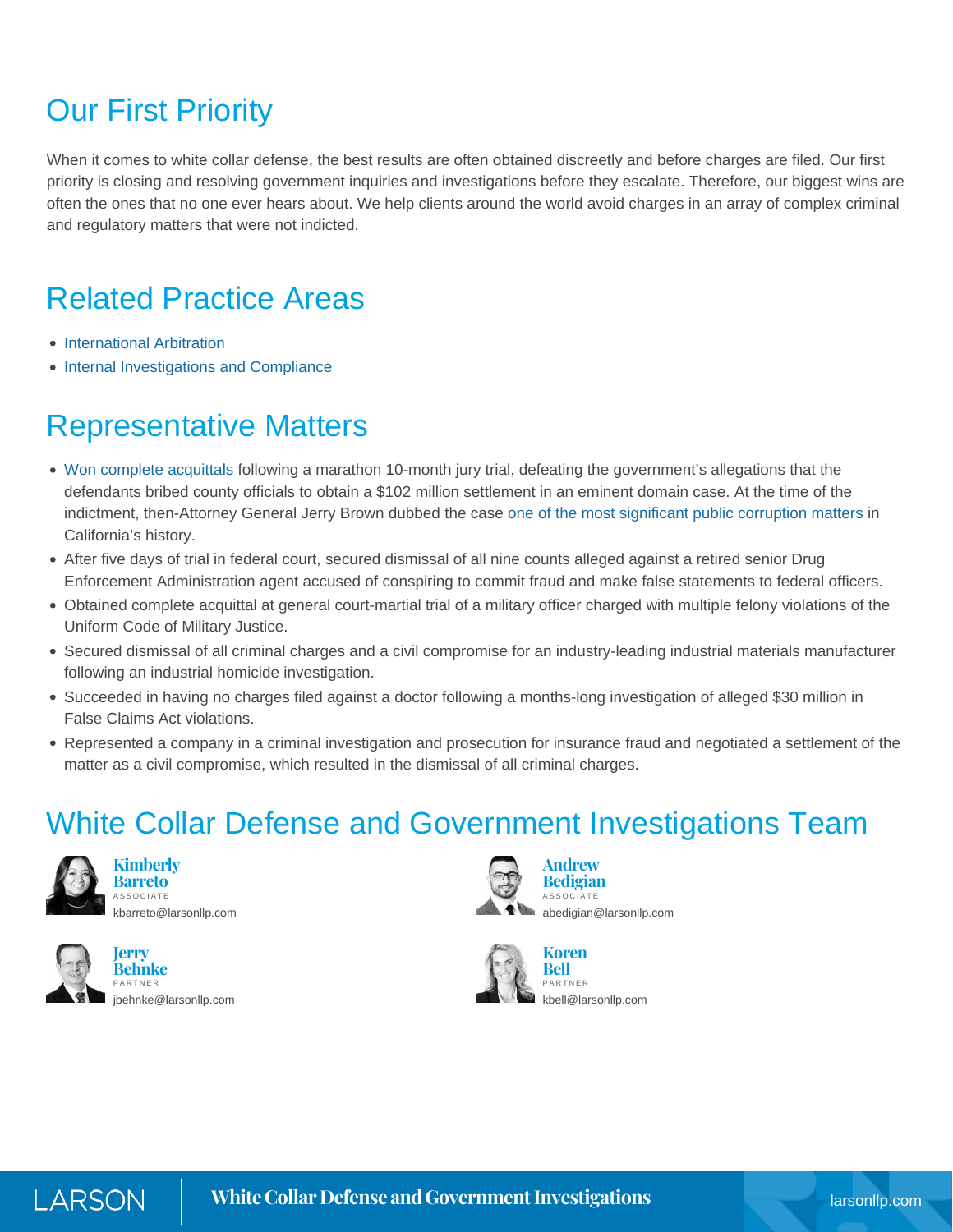



**Jennifer Cooper** ASSOCIATE [jcooper@larsonllp.com](mailto:jcooper@larsonllp.com)



**Hannah Friedman** ASSOCIATE [hfriedman@larsonllp.com](mailto:hfriedman@larsonllp.com)



**Caroline Glennie-Smith** ASSOCIATE [cglennie-smith@larsonllp.com](mailto:cglennie-smith@larsonllp.com)



**Mark Kanow ASSOCIATE** [mkanow@larsonllp.com](mailto:mkanow@larsonllp.com)



**Jodie Koo ASSOCIATE** [jkoo@larsonllp.com](mailto:jkoo@larsonllp.com)



**Stephen Larson** PARTNER [slarson@larsonllp.com](mailto:slarson@larsonllp.com)



**A. Alexander Lowder** PARTNER [alowder@larsonllp.com](mailto:alowder@larsonllp.com)



**Catherine Owens** ASSOCIATE [cowens@larsonllp.com](mailto:cowens@larsonllp.com)



**Hilary Potashner** PARTNER





**Ranja Rasul** ASSOCIATE [rrasul@larsonllp.com](mailto:rrasul@larsonllp.com)



**Chloë Coleman ASSOCIATE** [ccoleman@larsonllp.com](mailto:ccoleman@larsonllp.com)



[ttessem@larsonllp.com](mailto:ttessem@larsonllp.com)

[jgershon@larsonllp.com](mailto:jgershon@larsonllp.com)

[dhoward@larsonllp.com](mailto:dhoward@larsonllp.com)





**Gershon** ASSOCIATE



**Dana Howard** PARTNER



**Nicole KimASSOCIATE** [nkim@larsonllp.com](mailto:nkim@larsonllp.com)



**Lahana** ASSOCIATE [dlahana@larsonllp.com](mailto:dlahana@larsonllp.com)



**John Lee** COUNSEL [jlee@larsonllp.com](mailto:jlee@larsonllp.com)



**Inga Ludewig** OF COUNSEL [iludewig@larsonllp.com](mailto:iludewig@larsonllp.com)



**Jonathan Phillips** PARTNER [jphillips@larsonllp.com](mailto:jphillips@larsonllp.com)





PARTNER [prigali@larsonllp.com](mailto:prigali@larsonllp.com)